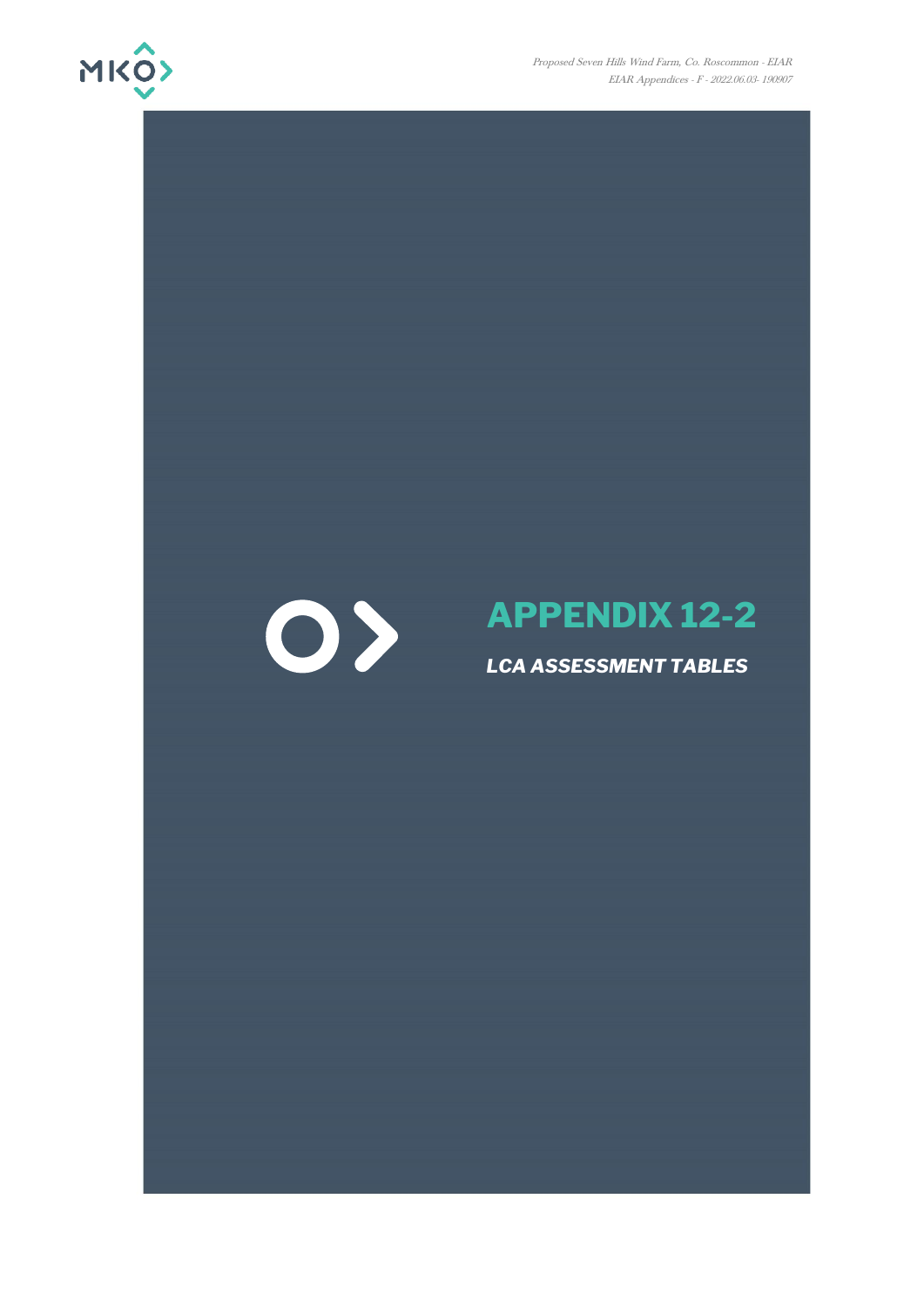

## **LANDSCAPE CHARACTER ASSESSMENT TABLES**

## 1.1 **County Roscommon**

#### County Roscommon LCA Values

Each Co. Roscommon Landscape Character Area (LCA) is designated one of four value classifications in the Landscape Character Assessment of County Roscommon (LCACR) in the Roscommon County Development Plan 2022- 2028 (RCDP); 'Moderate' value as the lowest value classification and 'Exceptional' Value as the highest classification. Sensitivity of LCAs is commonly derived from the value attributed to them as well as the susceptibility of the landscape to specific development. The Co. Roscommon LCA value ratings have informed the sensitivity ratings given to each LCA in this assessment. However, a new naming convention has been assigned to these designations to align with the assessment of landscape effects methodology detailed in Section 1.5.2.1 of *Appendix 12-1 – LVIA* Methodology Appendix. The translation of these designated LCA values are reported below. This was required to enable a full spectrum of sensitivity (including low) compared to the top heavy (exclusion of low value designations) classifications in the LCACR.

- Co. Roscommon Exceptional Value = Very High Sensitivity
- Co. Roscommon Very High Value = High Sensitivity
- Co. Roscommon High Value = Medium Sensitivity
- $\sum$  Co. Roscommon Moderate Value = Low Sensitivity

|                                                                                                                                  | Roscommon LCA 34 - Lough Funshinagh, Stone Wall Grasslands and Esker Ridges                                                                                                                                                                                                                                                                                                                                                                                                                                                                                                                                                                                                                                                                                                                                                                                                                                                                                          |
|----------------------------------------------------------------------------------------------------------------------------------|----------------------------------------------------------------------------------------------------------------------------------------------------------------------------------------------------------------------------------------------------------------------------------------------------------------------------------------------------------------------------------------------------------------------------------------------------------------------------------------------------------------------------------------------------------------------------------------------------------------------------------------------------------------------------------------------------------------------------------------------------------------------------------------------------------------------------------------------------------------------------------------------------------------------------------------------------------------------|
| Distance from site to<br>Nearest/Furthest Area<br>of LCA                                                                         | The Proposed Development is located within this LCA. At its furthest point,<br>the LCA extends 8.8 km north-east of turbine T4.                                                                                                                                                                                                                                                                                                                                                                                                                                                                                                                                                                                                                                                                                                                                                                                                                                      |
| <b>LCA Key</b><br>Characteristics<br>(The Landscape<br><b>Character Assessment</b><br>of County<br>Roscommon, RCDP<br>2022-2028) | "This LCA is located south of the centre of County Roscommon and is<br>one of the largest areas identified in the study.<br>The landform rolls from north to south and is primarily dry grassland<br>farmland.<br>⋗<br>There is an area of low lying dry grassland in the south where eskers<br>run in a northeast to southwest direction and make a significant<br>contribution towards the overall character and quality of the landscape.<br>Lough Funshinagh is the main landscape feature in the north east.<br>Stone walls evolved as the system of enclosure throughout this area and<br>in places the field sizes are particularly small contributing significantly to<br>the landscape character and sense of place.<br>⋗<br>There are no major settlements in this area. The area is served by the<br>local road network.<br>The overall image of this LCA is of a rolling stonewalled grassland<br>landscape with a distinctive esker area to the south." |
| <b>Landscape Sensitivity</b><br>to Wind Farm<br>Development                                                                      | The LCA is given a landscape value of Moderate in the LCACR which is<br>the lowest value attributed to LCAs in Co. Roscommon. The majority of<br>this LCA (including the majority of the Proposed Development site) is<br>designated as area 'Most Favoured' for the development of wind energy. In                                                                                                                                                                                                                                                                                                                                                                                                                                                                                                                                                                                                                                                                  |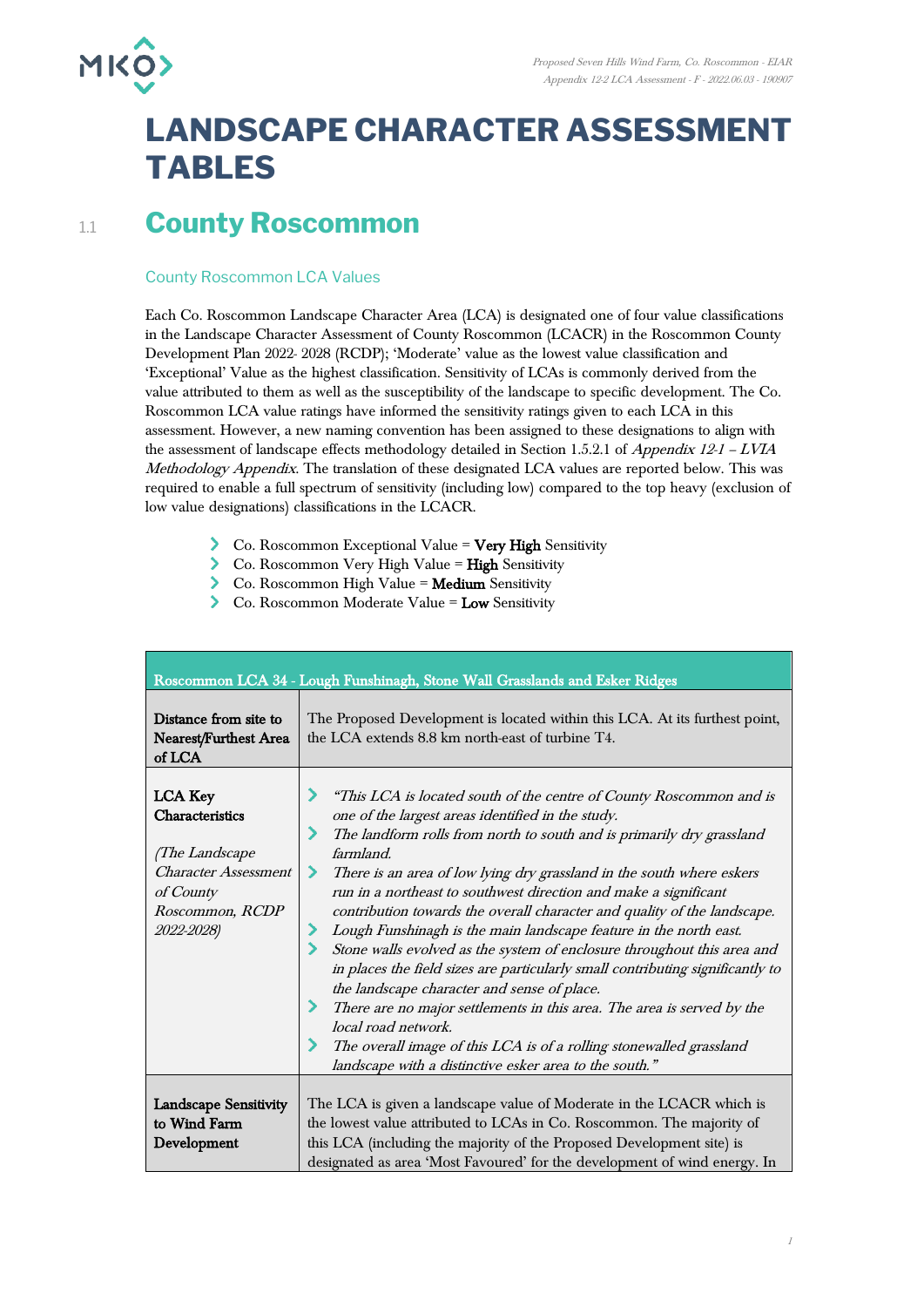

|                                                                                   | consideration of these designations, sensitivity to wind farm development is<br>deemed to be Low.                                                                                                                                                                                                                                                                                                                                                                                                                                                                                                                                          |
|-----------------------------------------------------------------------------------|--------------------------------------------------------------------------------------------------------------------------------------------------------------------------------------------------------------------------------------------------------------------------------------------------------------------------------------------------------------------------------------------------------------------------------------------------------------------------------------------------------------------------------------------------------------------------------------------------------------------------------------------|
| Visibility of the<br>Proposed<br>Development within<br>the LCA                    | The ZTV indicated that the Proposed Development will be visible from<br>most areas in this LCA. On-site appraisals actual visibility will be limited in<br>areas to the north-east of the LCA. Localised topography undulations and<br>vegetation screening will also limit visibility from many areas in this LCA.<br>Photomontage Viewpoints 02, 03, 04, 05, 07, 08, 11, 16 and 18 are located<br>within this LCA.                                                                                                                                                                                                                       |
| <b>Cumulative Effects</b>                                                         | No other existing, permitted or proposed turbines exist in this LCA. The<br>two existing Skrine turbines and the proposed Kilcash turbine may be<br>visible from very localised areas of high elevation in this LCA. Cumulative<br>effects upon landscape character are likely to be very minor.                                                                                                                                                                                                                                                                                                                                           |
| Magnitude of Change<br>(Definition - from<br>Section 1.5.2.2 of<br>Appendix 12-1) | Moderate A more limited loss of or change to landscape features over a<br>medium extent which will result in some change to landscape features and<br>aesthetics. Could include the addition of some new uncharacteristic features<br>or elements that would lead to the potential for change in landscape<br>character in a localised area or part of a landscape character area. Would<br>include moderate effects on the overall landscape character that do not<br>affect key characteristics.                                                                                                                                         |
| Significance of Effect                                                            | Low x Moderate = Minor = Slight (EPA, 2022)<br>An effect which causes noticeable changes in the character of the<br>environment without affecting its sensitivities                                                                                                                                                                                                                                                                                                                                                                                                                                                                        |
| <b>Mitigating Factors</b>                                                         | ⋗<br>The proposed turbines and development infrastructure will only<br>materially alter a very localised portion (0.2%) of this LCA<br>(Infrastructure footprint = approximately 0.3 km <sup>2</sup> the LCA = 139 km <sup>2</sup> ).<br>⋗<br>The majority of the Proposed Development is located on lands<br>designated 'Most Favoured' for wind energy potential in this LCA.<br>The Proposed Development is not located in close proximity to the<br>⋗<br>sensitive landscape feature Lough Funshinagh.<br>The Proposed Development will not impact the esker belt in the south<br>⋗<br>of the LCA (See Chapter 8 - Geology and Soils). |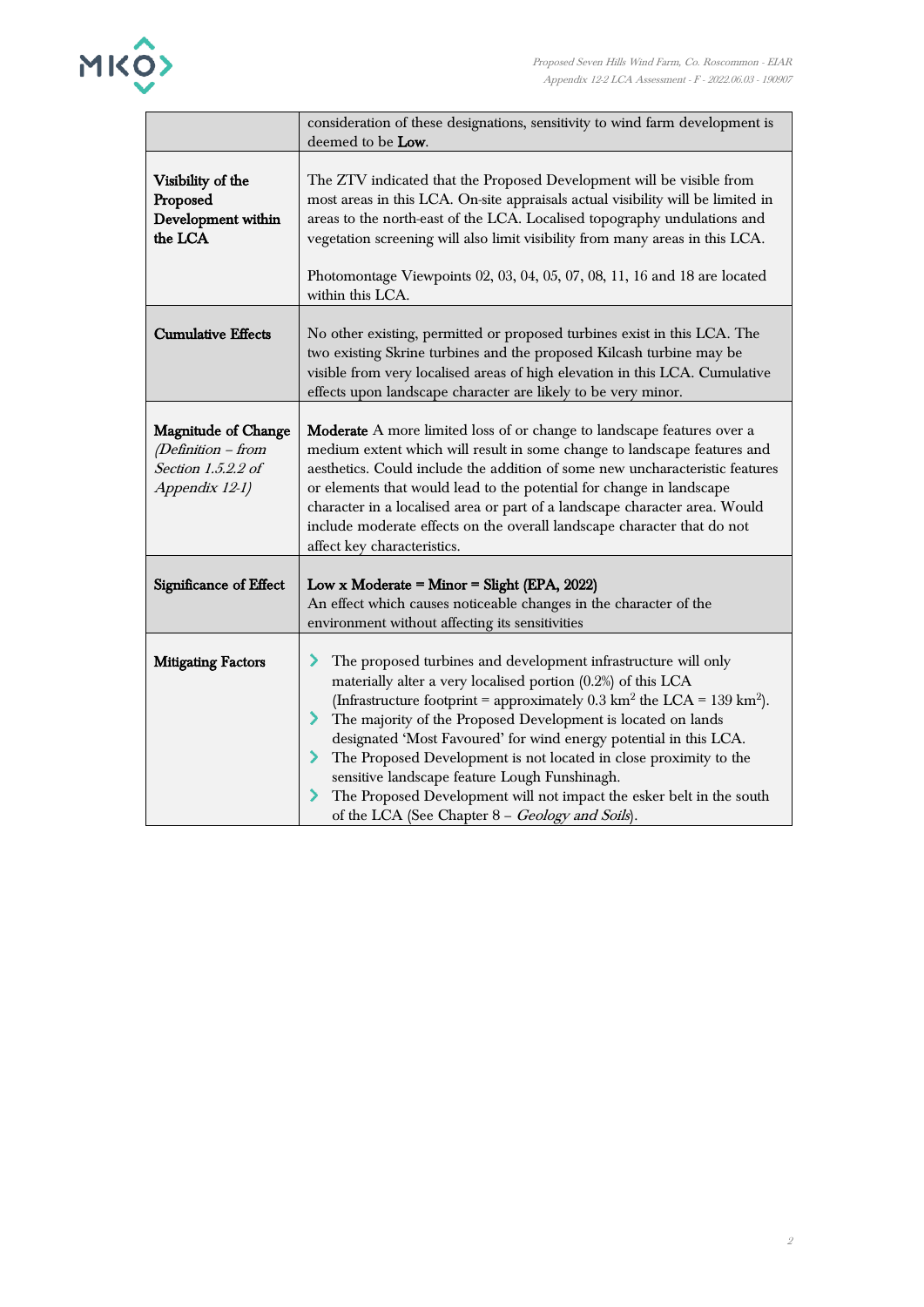

| <b>MKO&gt;</b>                                 | Proposed Seven Hills Wind Farm, Co. Roscommon - E<br>Appendix 12-2 LCA Assessment - F - 2022.06.03 - 19             |
|------------------------------------------------|---------------------------------------------------------------------------------------------------------------------|
|                                                | Roscommon LCA 8 - Lower Lough Ree and Athlone Environs                                                              |
| Distance from site to<br>Nearest/Furthest Area | At its closest point, this LCA is located approximately 7.4 km north-east of<br>the nearest proposed turbine (T20). |
| of LCA                                         |                                                                                                                     |
| <b>LCA Key</b>                                 | "The Lower Lough Ree and Athlone Environs character area stretches                                                  |
| Characteristics                                | southwards from Hudson's Bay to north of the Cornafulla area.                                                       |
| <i>(The Landscape</i> )                        | The western boundary is delineated by the zone of visibility from the                                               |
| <b>Character Assessment</b>                    | River Shannon. This low lying area is predominantly made up of dry                                                  |
| of County                                      | grassland and raised bog, most of which is reclaimed, as well smaller                                               |
| Roscommon, RCDP                                | pockets of wet grassland and wetland. Conifer plantations also exist in                                             |
| 2022-2028)                                     | the area.                                                                                                           |
|                                                | Two esker ridges run through the $LCA$ - one running in a northerly                                                 |

#### ee and Athlone Environs

| Nearest/Furthest Area<br>of LCA                                                                                                  | the nearest proposed turbine (T20).                                                                                                                                                                                                                                                                                                                                                                                                                                                                                                                                                                                                                                                                                                                                                                                                                                                                                                                                                                                                                                                                                                                                                                                                                                                                                                              |
|----------------------------------------------------------------------------------------------------------------------------------|--------------------------------------------------------------------------------------------------------------------------------------------------------------------------------------------------------------------------------------------------------------------------------------------------------------------------------------------------------------------------------------------------------------------------------------------------------------------------------------------------------------------------------------------------------------------------------------------------------------------------------------------------------------------------------------------------------------------------------------------------------------------------------------------------------------------------------------------------------------------------------------------------------------------------------------------------------------------------------------------------------------------------------------------------------------------------------------------------------------------------------------------------------------------------------------------------------------------------------------------------------------------------------------------------------------------------------------------------|
| <b>LCA Key</b><br>Characteristics<br>(The Landscape<br><b>Character Assessment</b><br>of County<br>Roscommon, RCDP<br>2022-2028) | ⋗<br>"The Lower Lough Ree and Athlone Environs character area stretches<br>southwards from Hudson's Bay to north of the Cornafulla area.<br>The western boundary is delineated by the zone of visibility from the<br>⋗<br>River Shannon. This low lying area is predominantly made up of dry<br>grassland and raised bog, most of which is reclaimed, as well smaller<br>pockets of wet grassland and wetland. Conifer plantations also exist in<br>the area.<br>⋗<br>Two esker ridges run through the LCA - one running in a northerly<br>direction towards the Hudson Bay peninsula, the other running in a<br>westerly direction from just outside of Athlone.<br>This character area includes areas in County Roscommon which form<br>⋗<br>part of the NPF designated Regional Growth Centre of Athlone. The<br>Monksland / Bellanamullia area of Athlone is continuing to grow as an<br>urban residential area and also has a strong industrial base.<br>Rural areas to the north of Athlone, off the N61, and west of Monksland<br>⋗<br>/Bellanamullia display significant evidence of continuing development<br>pressure for one off rural housing.<br>⋗<br>The overall image of the Lower Lough Ree and Athlone Environs<br>character area is of a peri-urban lakeshore area which is continuing to<br>experience development pressure." |
| <b>Landscape Sensitivity</b><br>to Wind Farm<br>Development                                                                      | The LCA is given a landscape value of 'Very High' in the LCACR which is<br>the second highest value attributed to LCAs in Co. Roscommon. High<br>value and sensitivity is afforded to the presence of the Shannon River<br>corridor and Lough Ree to the east. In consideration of the designation of<br>this LCA as an area 'Not Favoured' for wind energy development,<br>sensitivity is deemed to be High.                                                                                                                                                                                                                                                                                                                                                                                                                                                                                                                                                                                                                                                                                                                                                                                                                                                                                                                                    |
| Visibility of the<br>Proposed<br>Development within<br>the LCA                                                                   | The ZTV indicates theoretical visibility of the Proposed Development in<br>areas west of Athlone and very limited theoretical visibility upon the<br>western banks of Lough Ree. On-site appraisals determined that there<br>would be no visibility (or very limited visibility) around the Lower Lough<br>Ree area, Hudson's Bay and low lying areas around the Shannon. Visibility<br>is only likely to occur upon few localised areas of higher elevated to the<br>west of the LCA.                                                                                                                                                                                                                                                                                                                                                                                                                                                                                                                                                                                                                                                                                                                                                                                                                                                           |
| <b>Cumulative Effects</b>                                                                                                        | No existing, permitted or proposed turbines are located within this LCA.<br>The two existing Skrine turbines and the proposed Kilcash turbine may be<br>visible from very localised areas of high elevation in this LCA. Cumulative<br>effects upon landscape character are likely to be very minor and not<br>significant.                                                                                                                                                                                                                                                                                                                                                                                                                                                                                                                                                                                                                                                                                                                                                                                                                                                                                                                                                                                                                      |
| <b>Magnitude of Change</b><br>$(Definition - from$<br>Section 1.5.2.2 of<br>Appendix 12-1)                                       | <b>Negligible:</b> A change affecting smaller areas of landscape character<br>including the loss of some landscape elements or the addition of features or<br>elements which are either of low value or hardly noticeable.                                                                                                                                                                                                                                                                                                                                                                                                                                                                                                                                                                                                                                                                                                                                                                                                                                                                                                                                                                                                                                                                                                                       |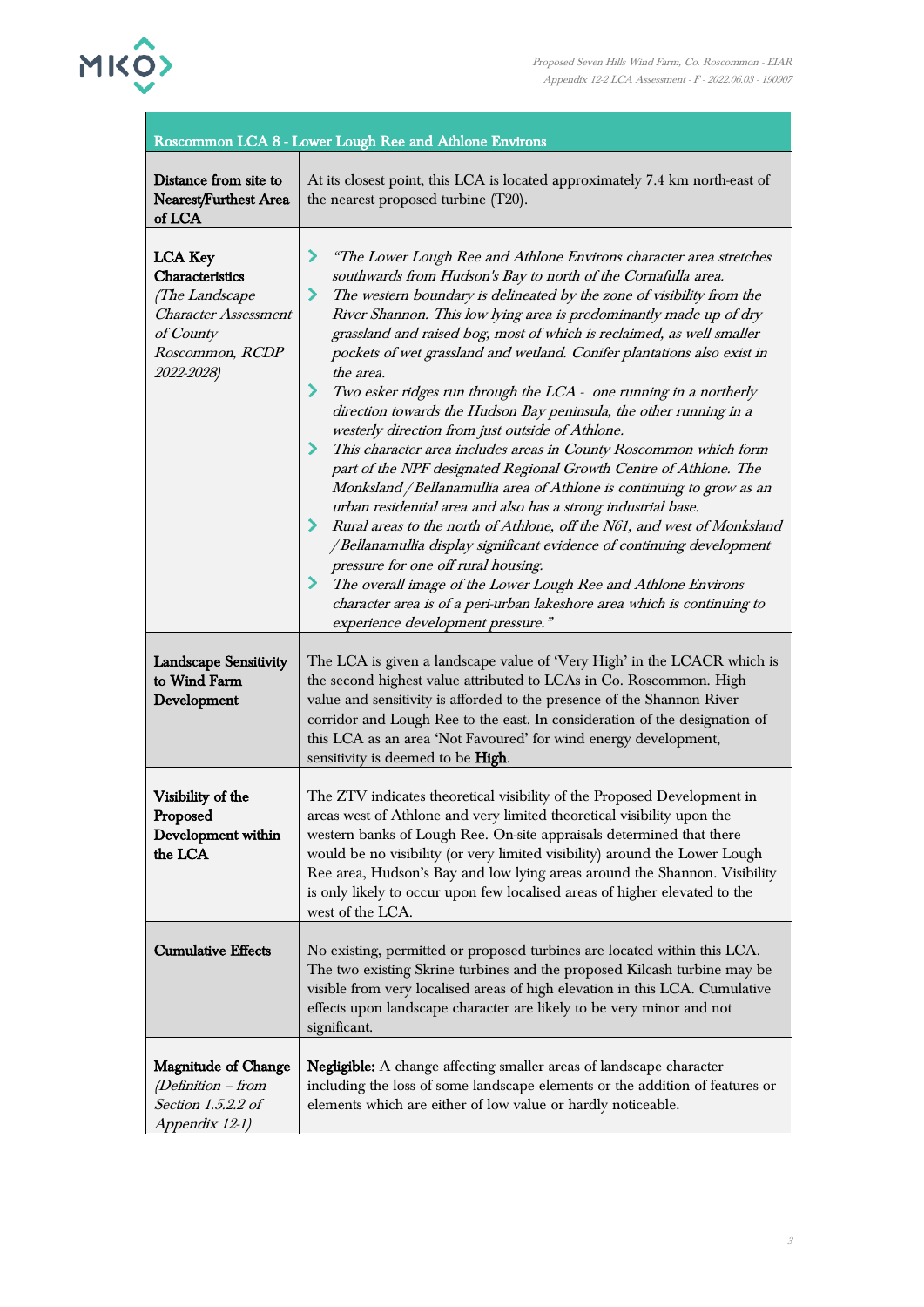

Г

| Significance of Effect    | High x Negligible = $Minor = Slight (EPA, 2022)$<br>An effect which causes noticeable changes in the character of the<br>environment without affecting its sensitivities                                                                                                            |
|---------------------------|-------------------------------------------------------------------------------------------------------------------------------------------------------------------------------------------------------------------------------------------------------------------------------------|
| <b>Mitigating Factors</b> | The infrastructure of the Proposed Development will not materially alter<br>the landscape of this LCA.<br>The Proposed Development is unlikely to be visible from sensitive<br>landscape receptors such as areas surrounding lower Lough Ree, the<br>River Shannon or Hudson's Bay. |

|                                                                                                                                         | Roscommon LCA 9 - Cloonown and Shannon Callows                                                                                                                                                                                                                                                                                                                                                                                                                                                                                                                                                                                                                                                                                                                                                                                                                                                                                                                                                                                                                                                                                                                                                                                                                              |
|-----------------------------------------------------------------------------------------------------------------------------------------|-----------------------------------------------------------------------------------------------------------------------------------------------------------------------------------------------------------------------------------------------------------------------------------------------------------------------------------------------------------------------------------------------------------------------------------------------------------------------------------------------------------------------------------------------------------------------------------------------------------------------------------------------------------------------------------------------------------------------------------------------------------------------------------------------------------------------------------------------------------------------------------------------------------------------------------------------------------------------------------------------------------------------------------------------------------------------------------------------------------------------------------------------------------------------------------------------------------------------------------------------------------------------------|
| Distance from site to<br>Nearest/Furthest Area<br>of LCA                                                                                | At its closest point, this LCA is located approximately 11.2 km south-east of<br>the nearest proposed turbine (T20).                                                                                                                                                                                                                                                                                                                                                                                                                                                                                                                                                                                                                                                                                                                                                                                                                                                                                                                                                                                                                                                                                                                                                        |
| <b>LCA Key</b><br>Characteristics<br><i>(The Landscape</i><br><b>Character Assessment</b><br>of County<br>Roscommon, RCDP<br>2022-2028) | ≻<br>"This landscape character area is located on the southern tip of County<br>Roscommon and is the flattest character area in the county. It is made<br>up of mostly raised bog, a lot of which is a mix of reclaimed and<br>cutover bog, as well as dry grassland along the shoreline with small<br>patches of wet grassland in places.<br>⋗<br>The western boundary is defined by the location where the River Suck<br>and River Shannon join at Shannonbridge and by the only major road<br>in the area (the R357).<br>≻<br>There is a very loose network of regional roads leading down into the<br>Callows (grassland flooded in winter). Many of the smaller roads<br>leading into the raised bog were built to remain above the water level in<br>times of flooding, creating a causeway effect in winter months.<br>≻<br>Land along the banks of the River Shannon is protected by a number of<br>natural heritage designations (River Shannon Callows SAC and Middle<br>Shannon Callows SPA). An esker ridge runs in an east west direction<br>through Cornaveagh.<br>⋗<br>A number of Scenic Views provide extended vistas across the River<br>Shannon into adjoining counties. One view is of a particularly high<br>esker in County Offaly, at Clonmacnoise." |
| <b>Landscape Sensitivity</b><br>to Wind Farm<br>Development                                                                             | The LCA is given a landscape value of 'Very High' in the LCACR which is<br>the second highest value attributed to LCAs in Co. Roscommon. In<br>consideration of the designation of this LCA as an area 'Not Favoured' for<br>wind energy development, sensitivity is deemed to be High.                                                                                                                                                                                                                                                                                                                                                                                                                                                                                                                                                                                                                                                                                                                                                                                                                                                                                                                                                                                     |
| Visibility of the<br>Proposed<br>Development within<br>the LCA                                                                          | Longer distance views to the north towards the Proposed Development are<br>very limited within this flat bogland landscape. Actual visibility of the<br>Proposed Development is only likely to occur in localised areas of slightly<br>higher elevation located within this LCA.                                                                                                                                                                                                                                                                                                                                                                                                                                                                                                                                                                                                                                                                                                                                                                                                                                                                                                                                                                                            |
| <b>Cumulative Effects</b>                                                                                                               | No wind turbines are located within this LCA. Other existing, permitted or<br>proposed turbines are unlikely to be visible from within this LCA. No<br>cumulative effects on landscape character are likely to occur.                                                                                                                                                                                                                                                                                                                                                                                                                                                                                                                                                                                                                                                                                                                                                                                                                                                                                                                                                                                                                                                       |
| <b>Magnitude of Change</b><br>(Definition - from                                                                                        | Negligible: A change affecting smaller areas of landscape character<br>including the loss of some landscape elements or the addition of features or<br>elements which are either of low value or hardly noticeable.                                                                                                                                                                                                                                                                                                                                                                                                                                                                                                                                                                                                                                                                                                                                                                                                                                                                                                                                                                                                                                                         |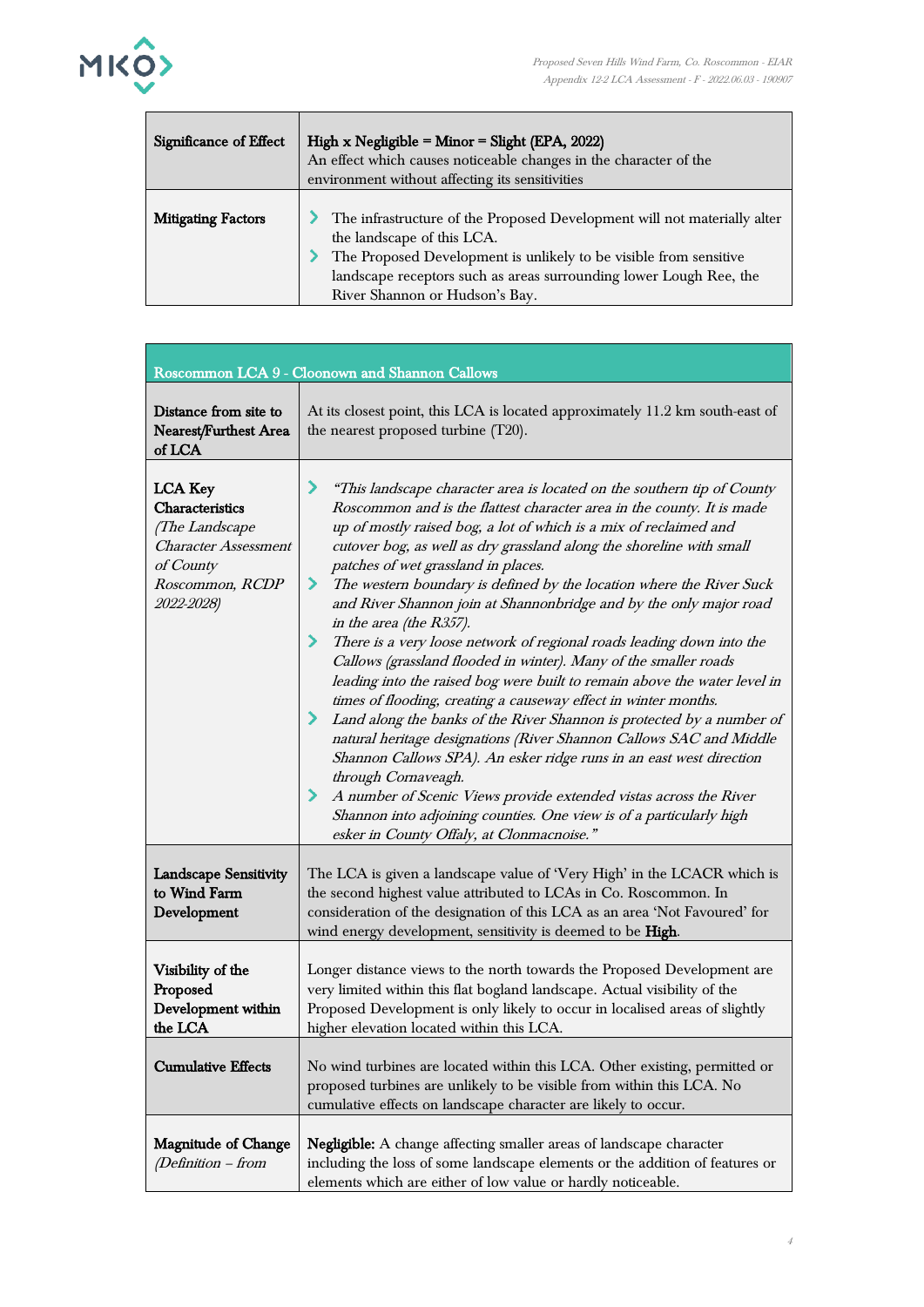

| Section $1.5.2.2$ of      |                                                                                                                                                                                                                                                                                                                                           |
|---------------------------|-------------------------------------------------------------------------------------------------------------------------------------------------------------------------------------------------------------------------------------------------------------------------------------------------------------------------------------------|
| Appendix 12-1)            |                                                                                                                                                                                                                                                                                                                                           |
| Significance of Effect    | High x Negligible = $Minor = Slight (EPA, 2022)$<br>An effect which causes noticeable changes in the character of the<br>environment without affecting its sensitivities                                                                                                                                                                  |
| <b>Mitigating Factors</b> | The Proposed Development will not materially alter this LCA.<br>As noted in the key characteristics of this LCA (above), scenic vistas are<br>directed across the Shannon to the south and east, away from the<br>Proposed Development. The Proposed Development will not intrude<br>upon any of the scenic amenity of value in this LCA. |

|                                                                                                                                  | Roscommon LCA 12 - Athleague and Lower Suck Valley Grasslands and Esker Ridges                                                                                                                                                                                                                                                                                                                                                                                                                                                                                                                                                                                                                                                                                                                                                                                                                                                                                                                                                                                                                                                                                                                                                                                                                                                                                                                                                                                           |
|----------------------------------------------------------------------------------------------------------------------------------|--------------------------------------------------------------------------------------------------------------------------------------------------------------------------------------------------------------------------------------------------------------------------------------------------------------------------------------------------------------------------------------------------------------------------------------------------------------------------------------------------------------------------------------------------------------------------------------------------------------------------------------------------------------------------------------------------------------------------------------------------------------------------------------------------------------------------------------------------------------------------------------------------------------------------------------------------------------------------------------------------------------------------------------------------------------------------------------------------------------------------------------------------------------------------------------------------------------------------------------------------------------------------------------------------------------------------------------------------------------------------------------------------------------------------------------------------------------------------|
| Distance from site to<br><b>Nearest/Furthest Area</b><br>of LCA $\,$                                                             | At its closest point, this LCA is located approximately 1.7 km west of the<br>nearest proposed turbine (T5).                                                                                                                                                                                                                                                                                                                                                                                                                                                                                                                                                                                                                                                                                                                                                                                                                                                                                                                                                                                                                                                                                                                                                                                                                                                                                                                                                             |
| <b>LCA Key</b><br>Characteristics<br>(The Landscape<br><i>Character Assessment</i><br>of County<br>Roscommon, RCDP<br>2022-2028) | ⋗<br>"The western edge of the Athleague and Lower Suck Valley character<br>area is bounded by the River Suck while its eastern boundary is<br>delineated by an elevated ridge line as far east as Skrine Hill.<br>⋗<br>It is the longest character area in the county extending from the village<br>of Castlecoote in the north to the R446 (former N6) near Ballinasloe in<br>the south.<br>⋗<br>The land form gently undulates from the north to south petering into<br>flat low land where it meets the flood plains of the Suck Callows east of<br>Ballinasloe.<br>⋗<br>Dry grassland dominates the elevated regions in the north, while raised<br>bog and reclaimed bog, as well as wet grassland, occur in the lowlands<br>in the south.<br>⋗<br>There is a designated Scenic View to the south of Castlecoote with<br>extended views overlooking the Suck River and farmland valley. There<br>are natural heritage designations all along the Suck River.<br>≻<br>The R357, R363 and R446 are the main regional roads. Built<br>development is generally evident throughout the rural area and there is<br>an increase in concentration along roads leading into a number of<br>settlements, including Athleague, Ballyforan, Athleague, Castlecoote,<br>Dysart and Taghmaconnell.<br>≻<br>The overall image of this character area is of a gently undulating dry<br>grassland farmland with the River Suck winding its way through<br>creating a subtle valley." |
| <b>Landscape Sensitivity</b><br>to Wind Farm<br>Development                                                                      | The LCA is given a landscape value of 'High' in the LCACR which is the<br>second lowest value attributed to LCAs in Co. Roscommon. The LCA<br>comprises areas both 'Not Favoured' and 'Less Favoured' for Wind Energy<br>Development. Value and sensitivity is attributed to the River Suck corridor<br>landscape type and its associated habitats and ecology (natural heritage). In<br>consideration of these factors, sensitivity of the LCA is deemed to be<br>Medium.                                                                                                                                                                                                                                                                                                                                                                                                                                                                                                                                                                                                                                                                                                                                                                                                                                                                                                                                                                                               |
| Visibility of the<br>Proposed                                                                                                    | The proposed turbines are likely to be visible from within this LCA where<br>the Proposed Development is located in close proximity to the LCA. As<br>shown by the ZTV, theoretical visibility of the Proposed Development is                                                                                                                                                                                                                                                                                                                                                                                                                                                                                                                                                                                                                                                                                                                                                                                                                                                                                                                                                                                                                                                                                                                                                                                                                                            |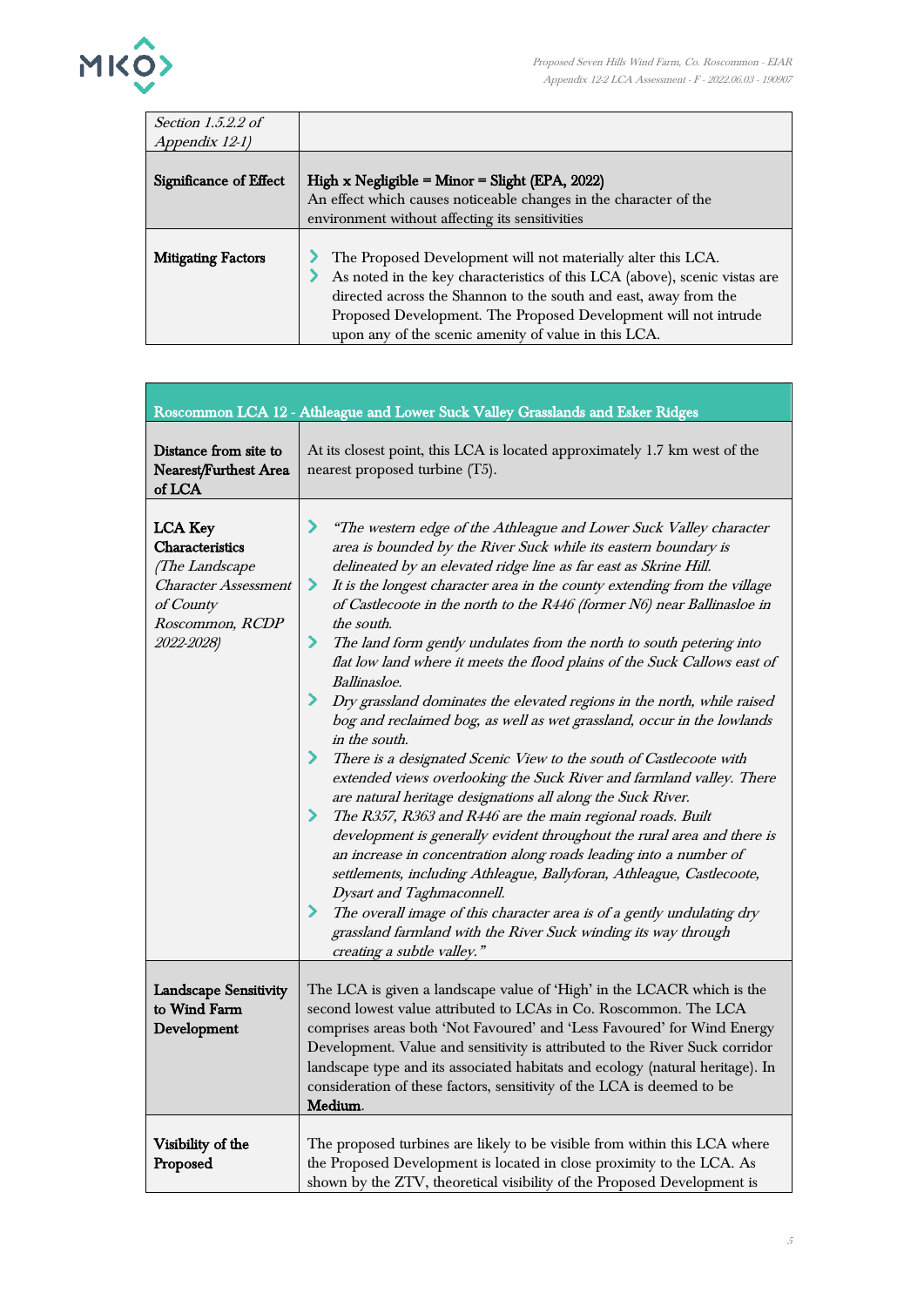

| Development within<br>the LCA                                                            | limited in areas to the north of the LCA. On-site appraisals determined that<br>actual visibility will be quite limited in the flat, low-lying areas around the<br>Suck River due to the effects of disproportionate screening in the flat and<br>vegetated landscape on the eastern banks of the River Suck.<br>Photomontage Viewpoints 10 and 12 are located in this LCA.                                                                       |
|------------------------------------------------------------------------------------------|---------------------------------------------------------------------------------------------------------------------------------------------------------------------------------------------------------------------------------------------------------------------------------------------------------------------------------------------------------------------------------------------------------------------------------------------------|
| <b>Cumulative Effects</b>                                                                | No existing, permitted or proposed turbines are located within this LCA.<br>The two existing Skrine turbines and the proposed Kilcash turbine may be<br>visible from very localised areas of high elevation in this LCA. Cumulative<br>effects upon landscape character are likely to be very minor.                                                                                                                                              |
| <b>Magnitude of Change</b><br>(Definition - from<br>Section 1.5.2.2 of<br>Appendix 12-1) | <b>Slight:</b> The loss of or change to landscape features of limited extent, or<br>changes to landscape character in smaller areas. Changes would not affect<br>key characteristics. The addition of any new features or elements to the<br>landscape would only result in low-level changes to the overall aesthetics of<br>the landscapes. Changes to the landscape are more evident at a local level<br>and not over a wide geographical area |
| Significance of Effect                                                                   | Medium x Slight = Minor = Slight (EPA, 2022)<br>An effect which causes noticeable changes in the character of the<br>environment without affecting its sensitivities                                                                                                                                                                                                                                                                              |
| <b>Mitigating Factors</b>                                                                | The proposed turbines and development infrastructure will not<br>materially alter this LCA.<br>Visibility of the proposed turbines is expected to be limited in sensitive<br>areas on the eastern banks of the River Suck.                                                                                                                                                                                                                        |

|                                                                                                                                  | Roscommon LCA 32 - Roscommon Town and Hinterland                                                                                                                                                                                                                                                                                                                                                                                                                                                                                                                                                                                                                                                                                                                                                                                                                                                                                                                                                                                                                                                                                                                                                                                                                                                                                                                    |
|----------------------------------------------------------------------------------------------------------------------------------|---------------------------------------------------------------------------------------------------------------------------------------------------------------------------------------------------------------------------------------------------------------------------------------------------------------------------------------------------------------------------------------------------------------------------------------------------------------------------------------------------------------------------------------------------------------------------------------------------------------------------------------------------------------------------------------------------------------------------------------------------------------------------------------------------------------------------------------------------------------------------------------------------------------------------------------------------------------------------------------------------------------------------------------------------------------------------------------------------------------------------------------------------------------------------------------------------------------------------------------------------------------------------------------------------------------------------------------------------------------------|
| Distance from site to<br>Nearest/Furthest Area<br>of LCA                                                                         | At its closest point, this LCA is located approximately 9.7 km north of the<br>nearest proposed turbine (T1).                                                                                                                                                                                                                                                                                                                                                                                                                                                                                                                                                                                                                                                                                                                                                                                                                                                                                                                                                                                                                                                                                                                                                                                                                                                       |
| <b>LCA</b> Key<br>Characteristics<br>(The Landscape<br><b>Character Assessment</b><br>of County<br>Roscommon, RCDP<br>2022-2028) | "Roscommon Town is the county town and is centrally located in the<br>very heart of the county. It is also designated in the National Planning<br>Framework as a Key Town.<br>≻<br>Outside of the town the landcover in this area is mostly low lying dry<br>grassland with some areas of reclaimed raised bog and forestry to the<br>south.<br>≻<br>The rolling drumlin hills in the north slope and drain in an easterly<br>direction in the Hind River which connects to Lough Ree. Skrine Hill<br>defines the boundary in the south.<br>Roscommon town itself has a very distinctive character and comprises<br>⋗<br>many features of important cultural heritage including the remains of<br>Roscommon Castle (on the northwestern side of the town), as well as<br>the ruined Friary on the south eastern side of the town centre. Both of<br>these features have been preserved and are open to the public in very<br>pleasant settings. They provide not only cultural interest but are also of<br>high amenity value. The castle is located in the context of a large public<br>park, with lake, tree planting and playground and provides an excellent<br>backdrop to views of the Church in the middle ground.<br>There is also an important amenity area to the south of the town at<br>⋗<br>Mote Park, providing walking routes in a woodland setting. |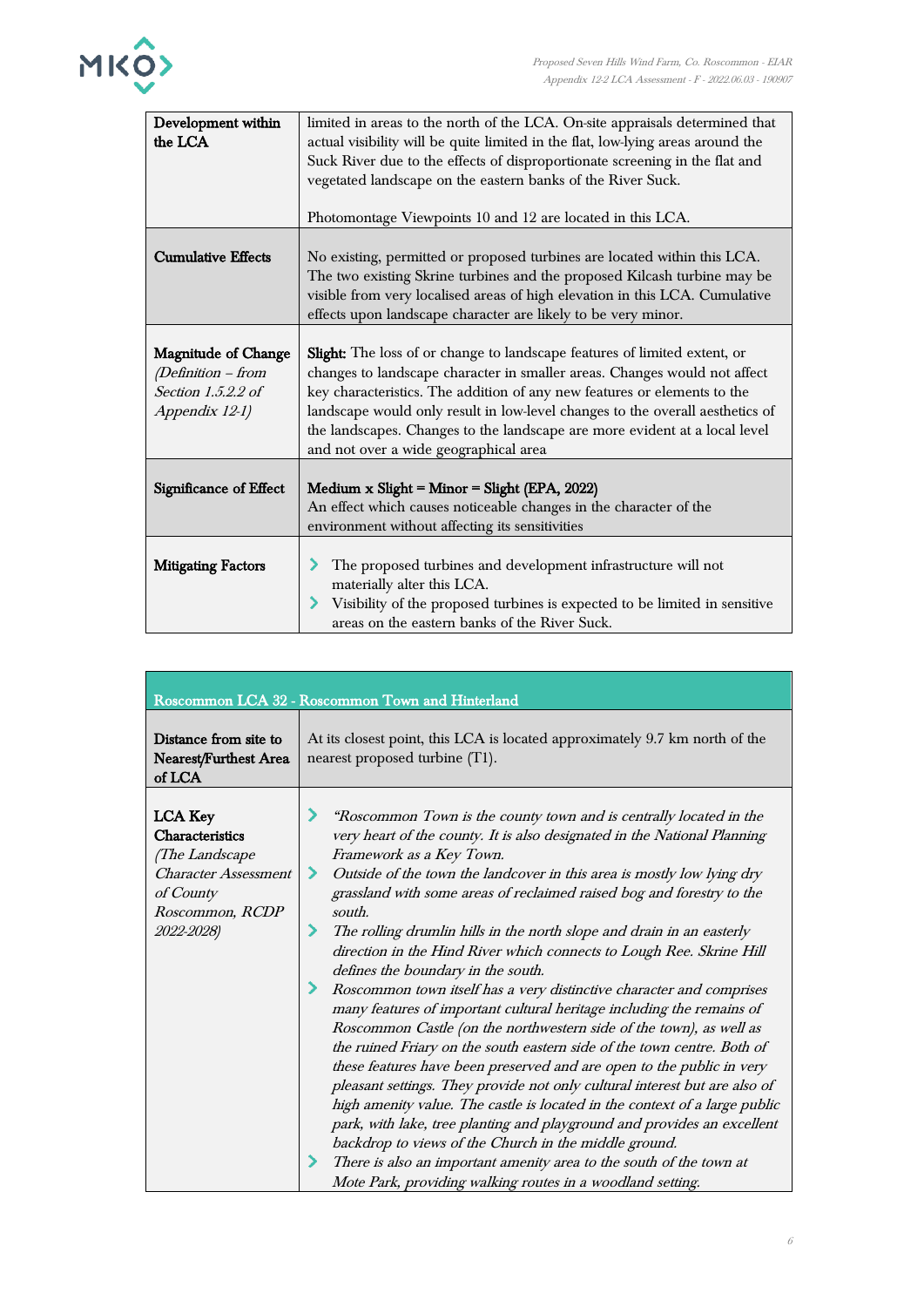

|                                                                                          | A considerable level of development both commercial and residential,<br>took place on the eastern and northeastern approaches to the town in<br>the 2000's.<br>≻<br>The town is very well connected with a number of regional roads<br>converging in the town. The Dublin to Westport railway line also passes<br>through this LCA.<br>The overall image for this LCA is of a nodal county town of rich<br>⋗<br>cultural heritage located in the context of fertile farmland."                                                                                                                       |
|------------------------------------------------------------------------------------------|------------------------------------------------------------------------------------------------------------------------------------------------------------------------------------------------------------------------------------------------------------------------------------------------------------------------------------------------------------------------------------------------------------------------------------------------------------------------------------------------------------------------------------------------------------------------------------------------------|
| <b>Landscape Sensitivity</b><br>to Wind Farm<br>Development                              | The LCA is given a landscape value of 'High' in the LCACR which is the<br>second lowest value attributed to LCAs in Co. Roscommon. The value<br>designation reflects the high quality of cultural heritage features to be found<br>in the town environs. In consideration of these factors, sensitivity of the LCA<br>is deemed to be Medium.                                                                                                                                                                                                                                                        |
| Visibility of the<br>Proposed<br>Development within<br>the LCA                           | There are large areas of no theoretical visibility of the Proposed<br>Development in this LCA, as indicated by the ZTV. On-site appraisals<br>determined that there will be very limited visibility of the proposed turbines<br>within the centre of Roscommon Town from cultural heritage features of<br>interest, such as Roscommon Castle. Localised areas of slightly higher<br>elevation within the LCA are likely to have distant views of the proposed<br>turbines. Photomontage Viewpoint 09 is located within this LCA at an<br>elevated vantage point to the north-west of Roscommon Town. |
| <b>Cumulative Effects</b>                                                                | The two permitted Derrane turbines will be constructed in this LCA. The<br>existing Skrine turbines and Proposed Kilcash turbine are visible within the<br>neighbouring LCA. The proposed turbines may be visible in conjunction<br>with these other turbines, cumulative effects upon landscape character will<br>be significantly mitigated by distance.                                                                                                                                                                                                                                           |
| <b>Magnitude of Change</b><br>(Definition - from<br>Section 1.5.2.2 of<br>Appendix 12-1) | Negligible: A change affecting smaller areas of landscape character<br>including the loss of some landscape elements or the addition of features or<br>elements which are either of low value or hardly noticeable.                                                                                                                                                                                                                                                                                                                                                                                  |
| Significance of Effect                                                                   | Medium x Negligible = Minor/Negligible = Not Significant (EPA, 2022)<br>An effect which causes noticeable changes in the character of the<br>environment but without significant consequences.                                                                                                                                                                                                                                                                                                                                                                                                       |
| <b>Mitigating Factors</b>                                                                | ⋗<br>The Proposed Development infrastructure will not materially alter this<br>LCA.<br>⋗<br>Effects on the landscape character of this LCA as a result of the<br>Proposed Development is significantly mitigated by distance.                                                                                                                                                                                                                                                                                                                                                                        |

| Roscommon LCA 33 - Skrine Hill and Limestone Pavement                                     |                                                                                                                                                                      |  |
|-------------------------------------------------------------------------------------------|----------------------------------------------------------------------------------------------------------------------------------------------------------------------|--|
| Distance from site to<br>Nearest/Furthest Area<br>of LCA                                  | At its closest point, this LCA is located approximately 5.8 km north-north-<br>east of the nearest proposed turbine (T2).                                            |  |
| <b>LCA Key</b><br><b>Characteristics</b><br>(The Landscape<br><b>Character Assessment</b> | "Situated just south of Roscommon Town in the centre of the county,<br>this upland LCA is defined by its relative elevation compared to the<br>surrounding lowlands. |  |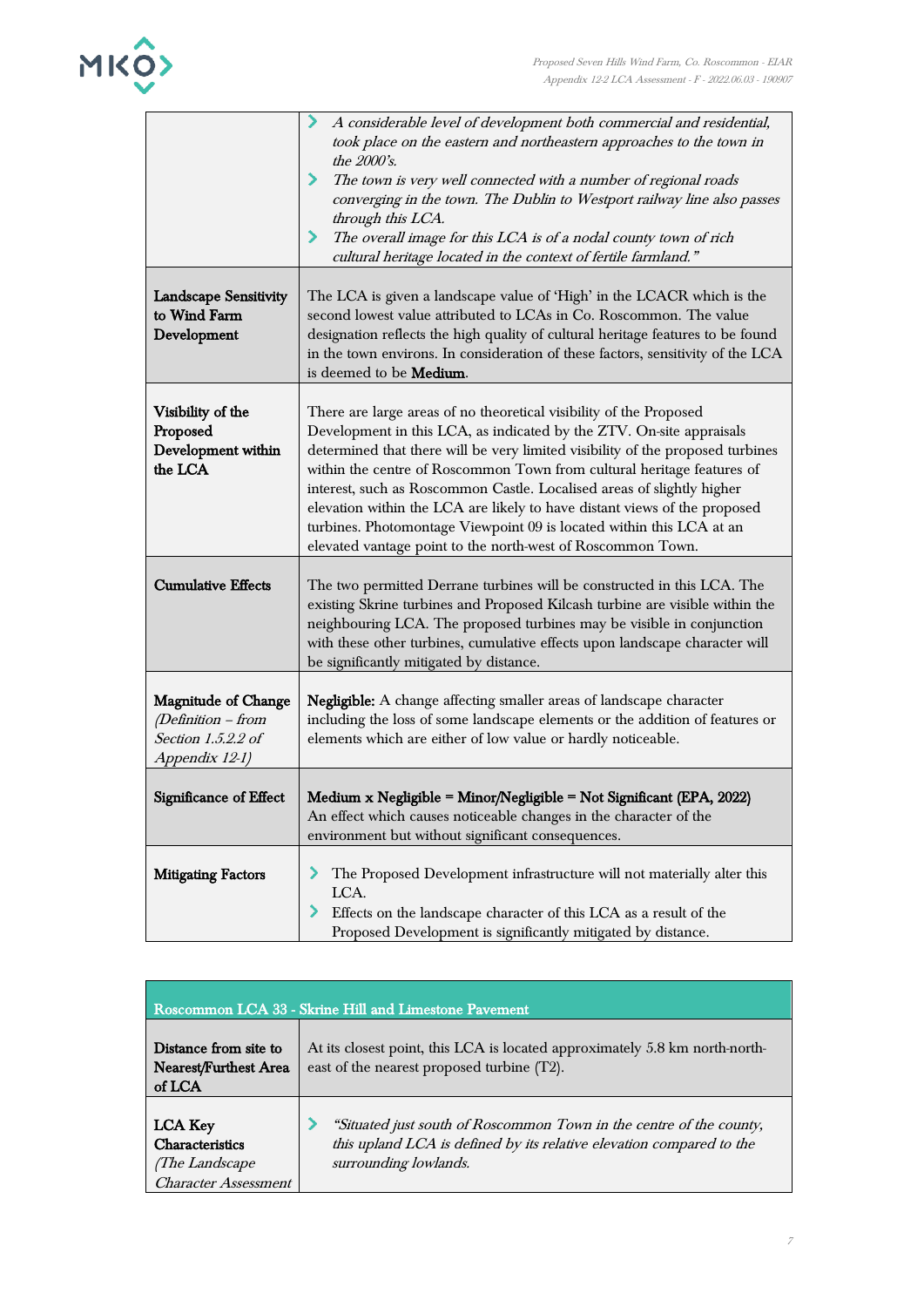

| of County<br>Roscommon, RCDP<br>2022-2028)                                               | The landform is generally quite complex with hills and hollows and<br>⋗<br>steep slopes particularly to the north.<br>This LCA is known locally for its limestone pavements. Areas of<br>⋗<br>exposed flat rock as well as naturally occurring and hewn rock faces<br>provide strong visual contrast with to the otherwise softness of well<br>drained grassy fields.<br>Landcover is generally very well drained comprising predominantly dry<br>grassland, with very small patches of wet grassland in places. The land<br>cover is a result of the well drained limestone geology found<br>throughout.<br>The area is sparsely populated and served only by a local road network.<br>The overall image of the area is one of a well drained and complex<br>upland with unusual rock outcrops and panoramic views. |
|------------------------------------------------------------------------------------------|----------------------------------------------------------------------------------------------------------------------------------------------------------------------------------------------------------------------------------------------------------------------------------------------------------------------------------------------------------------------------------------------------------------------------------------------------------------------------------------------------------------------------------------------------------------------------------------------------------------------------------------------------------------------------------------------------------------------------------------------------------------------------------------------------------------------|
| <b>Landscape Sensitivity</b><br>to Wind Farm<br>Development                              | The LCA is given a landscape value of 'High' which is the second lowest<br>value attributed to LCAs in Co. Roscommon. This LCA is designated as an<br>area 'Most Favoured' for the development of wind energy. As stated in the<br>LCACR, "there are elevated panoramic views in the direction of Lough Ree<br>to the east and its unique limestone pavement and rock faces". In<br>consideration of all these designations, sensitivity to wind farm development<br>is deemed to be Medium.                                                                                                                                                                                                                                                                                                                         |
| Visibility of the<br>Proposed<br>Development within<br>the LCA                           | The ZTV indicates full theoretical visibility to the south of this LCA and<br>very limited theoretical visibility to the north of the LCA, beyond Skrine<br>Hill. Visibility of the proposed turbines is very likely from areas south of<br>Skrine and Glenfin Hill. Full visibility of the Proposed Development is likely<br>to occur from the elevated lands in this LCA.                                                                                                                                                                                                                                                                                                                                                                                                                                          |
| <b>Cumulative Effects</b>                                                                | The two existing Skrine turbines and Proposed Kilcash turbine are located<br>in this LCA. The two permitted Derrane turbines are likely to be visible<br>from within this LCA. The proposed turbines will add additional turbines to<br>the landscape surrounding this LCA.                                                                                                                                                                                                                                                                                                                                                                                                                                                                                                                                          |
| <b>Magnitude of Change</b><br>(Definition - from<br>Section 1.5.2.2 of<br>Appendix 12-1) | Slight: The loss of or change to landscape features of limited extent, or<br>changes to landscape character in smaller areas. Changes would not affect<br>key characteristics. The addition of any new features or elements to the<br>landscape would only result in low-level changes to the overall aesthetics of<br>the landscapes. Changes to the landscape are more evident at a local level<br>and not over a wide geographical area.                                                                                                                                                                                                                                                                                                                                                                          |
| Significance of Effect                                                                   | Medium $x$ Slight = Minor = Slight (EPA, 2022)<br>An effect which causes noticeable changes in the character of the<br>environment without affecting its sensitivities.                                                                                                                                                                                                                                                                                                                                                                                                                                                                                                                                                                                                                                              |
| <b>Mitigating Factors</b>                                                                | ⋗<br>The proposed turbines and development infrastructure will not<br>materially alter this LCA.<br>⋗<br>The Proposed Development does not obstruct locally valuable views to<br>the east over Lough Ree from locally important viewpoints.                                                                                                                                                                                                                                                                                                                                                                                                                                                                                                                                                                          |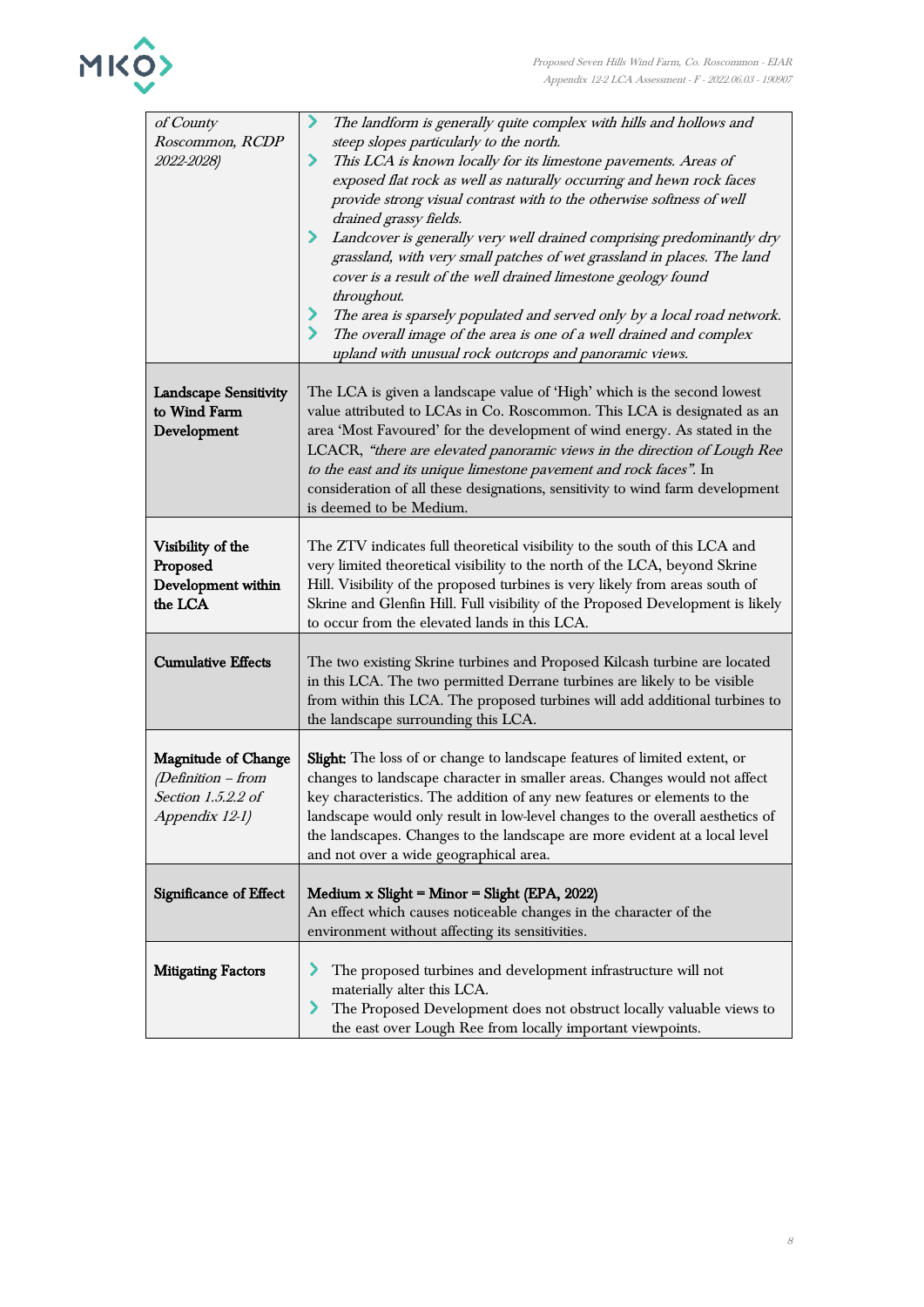

| Roscommon LCA 35 - Brideswell Esker Belt                                                                                                |                                                                                                                                                                                                                                                                                                                                                                                                                                                                                                                                                                                                                                                                                                                                                                                                                                                                                                                                                                                                                                                                                                                                                                                                                                                                                                                                                                |
|-----------------------------------------------------------------------------------------------------------------------------------------|----------------------------------------------------------------------------------------------------------------------------------------------------------------------------------------------------------------------------------------------------------------------------------------------------------------------------------------------------------------------------------------------------------------------------------------------------------------------------------------------------------------------------------------------------------------------------------------------------------------------------------------------------------------------------------------------------------------------------------------------------------------------------------------------------------------------------------------------------------------------------------------------------------------------------------------------------------------------------------------------------------------------------------------------------------------------------------------------------------------------------------------------------------------------------------------------------------------------------------------------------------------------------------------------------------------------------------------------------------------|
| Distance from site to<br>Nearest/Furthest Area<br>of LCA                                                                                | At its closest point, this LCA is located approximately 2.5 km south of the<br>nearest proposed turbine (T9).                                                                                                                                                                                                                                                                                                                                                                                                                                                                                                                                                                                                                                                                                                                                                                                                                                                                                                                                                                                                                                                                                                                                                                                                                                                  |
| <b>LCA Key</b><br><b>Characteristics</b><br>(The Landscape<br><b>Character Assessment</b><br>of County<br>Roscommon, RCDP<br>2022-2028) | "This landscape character area is located in the south of the county and<br>has been defined to the north and south primarily on the basis of land<br>cover and to the east and west primarily on the basis of subtle enclosure<br>by landform.<br>The area is predominantly low lying and flat with just a few low hills<br>⋗<br>located to the west and east.<br>The flatness of terrain has had a significant impact on drainage of the<br>⋗<br>LCA, creating extensive areas of raised bog and reclaimed raised bog<br>throughout.<br>The predominance of bogland tends to dissipate towards the east of the<br>⋗<br>LCA, being replaced by dry grassland, reclaimed raised bog and some<br>patches of wet grassland.<br>In contrast to the planar bogs, there are a series of ridges located in the<br>northeastern end of the LCA. These eskers fan out from the Athlone<br>environs to the north and west.<br>Land cover in the northeastern corner is complex, combining a mix of<br>both wet and dry environments.<br>There are three regional roads which pass through this LCA and the<br>⋗<br>Dublin to Galway railway line also passes through this LCA running in<br>a straight line from east to west.<br>The overall image of this landscape is one of bogs and eskers<br>experiencing localised development pressure from nearby urban area." |
| <b>Landscape Sensitivity</b><br>to Wind Farm<br>Development                                                                             | The LCA is given a landscape value of Moderate which is the lowest value<br>attributed to LCAs in Co. Roscommon. A majority of this LCA is<br>designated as area 'Most Favoured' for the development of wind energy. In<br>consideration of these designations, sensitivity to wind farm development is<br>deemed to be Low.                                                                                                                                                                                                                                                                                                                                                                                                                                                                                                                                                                                                                                                                                                                                                                                                                                                                                                                                                                                                                                   |
| Visibility of the<br>Proposed<br>Development within<br>the LCA                                                                          | The ZTV indicates full theoretical visibility throughout much of the LCA,<br>although there is some limited theoretical visibility to the north-east. It is<br>likely that the proposed turbines will be visible from most areas in close<br>proximity to the north and west of the LCA, as well as areas of higher<br>elevation such as the esker ridges throughout the LCA. Visibility of the<br>Proposed Development will be limited in bogland areas where mature<br>woodland within the flat landscape will cause a disproportionate screening<br>effect.<br>Photomontage Viewpoints 01 and 06 are located in this LCA.                                                                                                                                                                                                                                                                                                                                                                                                                                                                                                                                                                                                                                                                                                                                   |
| <b>Cumulative Effects</b>                                                                                                               | No Wind turbines are located within this LCA. The two existing Skrine<br>turbines may be visible from very localised areas of high elevation in this<br>LCA. Cumulative effects upon landscape character are likely to be very<br>minor.                                                                                                                                                                                                                                                                                                                                                                                                                                                                                                                                                                                                                                                                                                                                                                                                                                                                                                                                                                                                                                                                                                                       |
| <b>Magnitude of Change</b><br>(Definition – from<br>Section 1.5.2.2 of<br>Appendix 12-1)                                                | <b>Moderate</b> A more limited loss of or change to landscape features over a<br>medium extent which will result in some change to landscape features and<br>aesthetics. Could include the addition of some new uncharacteristic features<br>or elements that would lead to the potential for change in landscape                                                                                                                                                                                                                                                                                                                                                                                                                                                                                                                                                                                                                                                                                                                                                                                                                                                                                                                                                                                                                                              |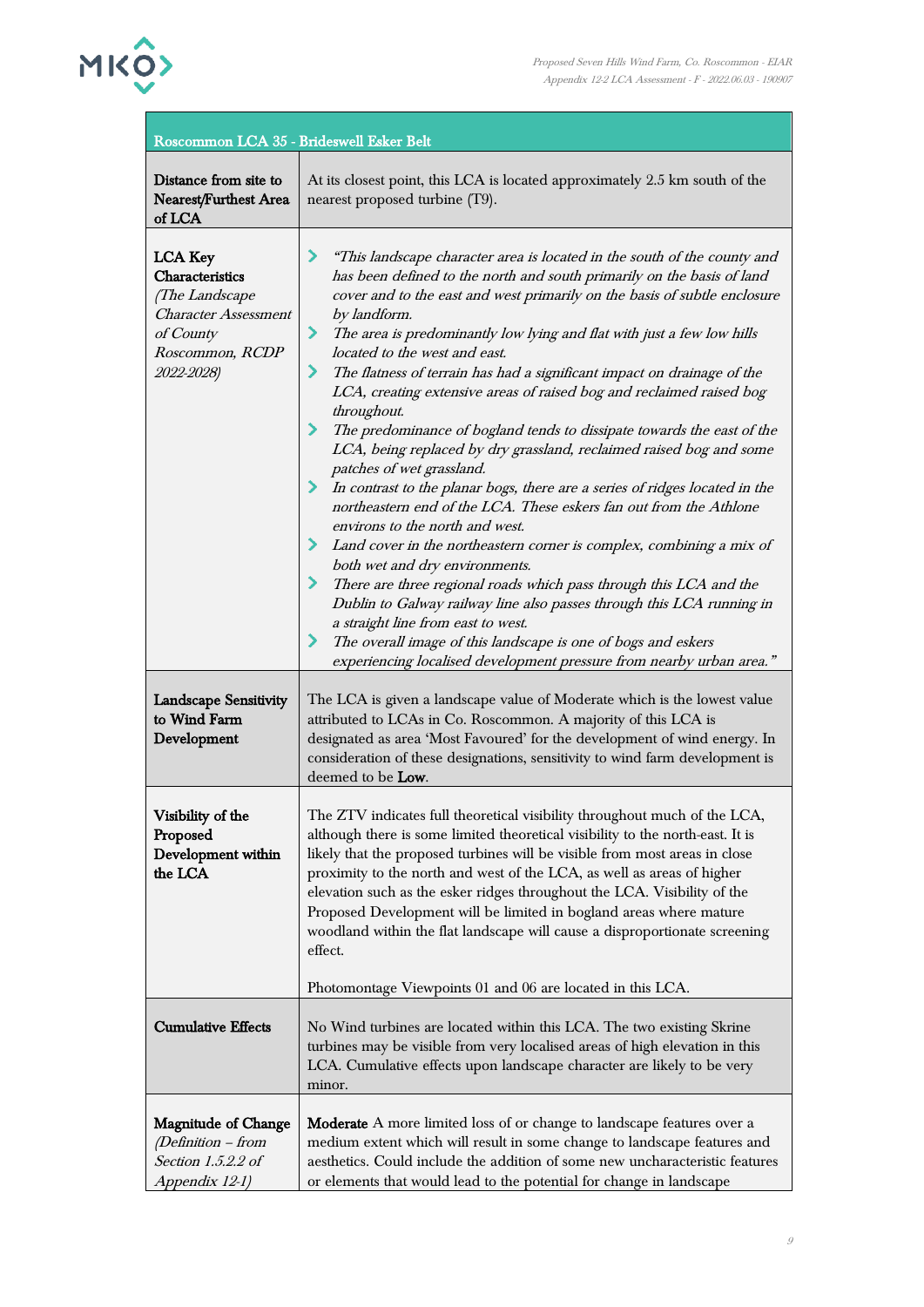

|                           | character in a localised area or part of a landscape character area. Would<br>include moderate effects on the overall landscape character that do not                                                                                                                       |
|---------------------------|-----------------------------------------------------------------------------------------------------------------------------------------------------------------------------------------------------------------------------------------------------------------------------|
|                           | affect key characteristics.                                                                                                                                                                                                                                                 |
| Significance of Effect    | Low x Moderate = Minor = Slight (EPA, 2022)<br>An effect which causes noticeable changes in the character of the<br>environment without affecting its sensitivities                                                                                                         |
| <b>Mitigating Factors</b> | The proposed turbines and development infrastructure will not<br>materially alter this LCA.<br>The Proposed Development will not impact the Castlesampson esker<br>which is deemed to be of moderate geological and landscape value (see<br>Chapter 8 - Geology and Soils). |

| Roscommon LCA 36 - Ballydangan Pastures                                                                                          |                                                                                                                                                                                                                                                                                                                                                                                                                                                                                                                                                                                                                                                                                                                                                                                                                                                                                                                                       |
|----------------------------------------------------------------------------------------------------------------------------------|---------------------------------------------------------------------------------------------------------------------------------------------------------------------------------------------------------------------------------------------------------------------------------------------------------------------------------------------------------------------------------------------------------------------------------------------------------------------------------------------------------------------------------------------------------------------------------------------------------------------------------------------------------------------------------------------------------------------------------------------------------------------------------------------------------------------------------------------------------------------------------------------------------------------------------------|
| Distance from site to<br>Nearest/Furthest Area<br>of LCA                                                                         | At its closest point, this LCA is located approximately 8.8 km south-east of<br>the nearest proposed turbine (T9).                                                                                                                                                                                                                                                                                                                                                                                                                                                                                                                                                                                                                                                                                                                                                                                                                    |
| <b>LCA Key</b><br>Characteristics<br>(The Landscape<br><b>Character Assessment</b><br>of County<br>Roscommon, RCDP<br>2022-2028) | ⋗<br>This landscape character area is located close to the southern tip of the<br>County, defined on the basis of land cover comprising of well drained<br>farmland and contrasting strongly with surrounding LCAs which tend to<br>be largely dominated by extensive areas of bog.<br>This LCA is gently undulating, sloping very slightly from northwest to<br>⋗<br>southeast in the direction of the River Shannon.<br>The quality of farmland here is quite good, with just small patches of<br>⋗<br>wet grassland located in the southwest alongside reclaimed bogland.<br>The landscape is quite open with loose hedgerows of broadleaf species.<br>⋗<br>The M6 Motorway passes in a southwesterly direction through this<br>LCA. The status of roads is otherwise local. There are no large<br>settlements in this LCA, although there are crossroads settlements and<br>scattered single rural dwellings located throughout." |
| <b>Landscape Sensitivity</b><br>to Wind Farm<br>Development                                                                      | The LCA is given a landscape value of Moderate which is the lowest value<br>attributed to LCAs in Co. Roscommon. No specific landscape features of<br>value are mentioned in the LCACR, therefore, sensitivity to wind farm<br>development is deemed to be Low.                                                                                                                                                                                                                                                                                                                                                                                                                                                                                                                                                                                                                                                                       |
| Visibility of the<br>Proposed<br>Development within<br>the LCA                                                                   | The ZTV indicates full theoretical visibility in large portions of this LCA,<br>although theoretical visibility is limited to the south of the LCA. On site<br>appraisals determined that actual visibility will be limited to areas to the<br>north of the M6 motorway of localised areas of high elevation within the<br>LCA.                                                                                                                                                                                                                                                                                                                                                                                                                                                                                                                                                                                                       |
| <b>Cumulative Effects</b>                                                                                                        | No Wind turbines are located within this LCA. Other existing, permitted or<br>proposed turbines are unlikely to be visible from within this LCA. No<br>Cumulative effects are likely to occur.                                                                                                                                                                                                                                                                                                                                                                                                                                                                                                                                                                                                                                                                                                                                        |
| <b>Magnitude of Change</b><br>$(Definition - from$<br>Section 1.5.2.2 of<br>Appendix 12-1)                                       | Slight: The loss of or change to landscape features of limited extent, or<br>changes to landscape character in smaller areas. Changes would not affect<br>key characteristics. The addition of any new features or elements to the<br>landscape would only result in low-level changes to the overall aesthetics of                                                                                                                                                                                                                                                                                                                                                                                                                                                                                                                                                                                                                   |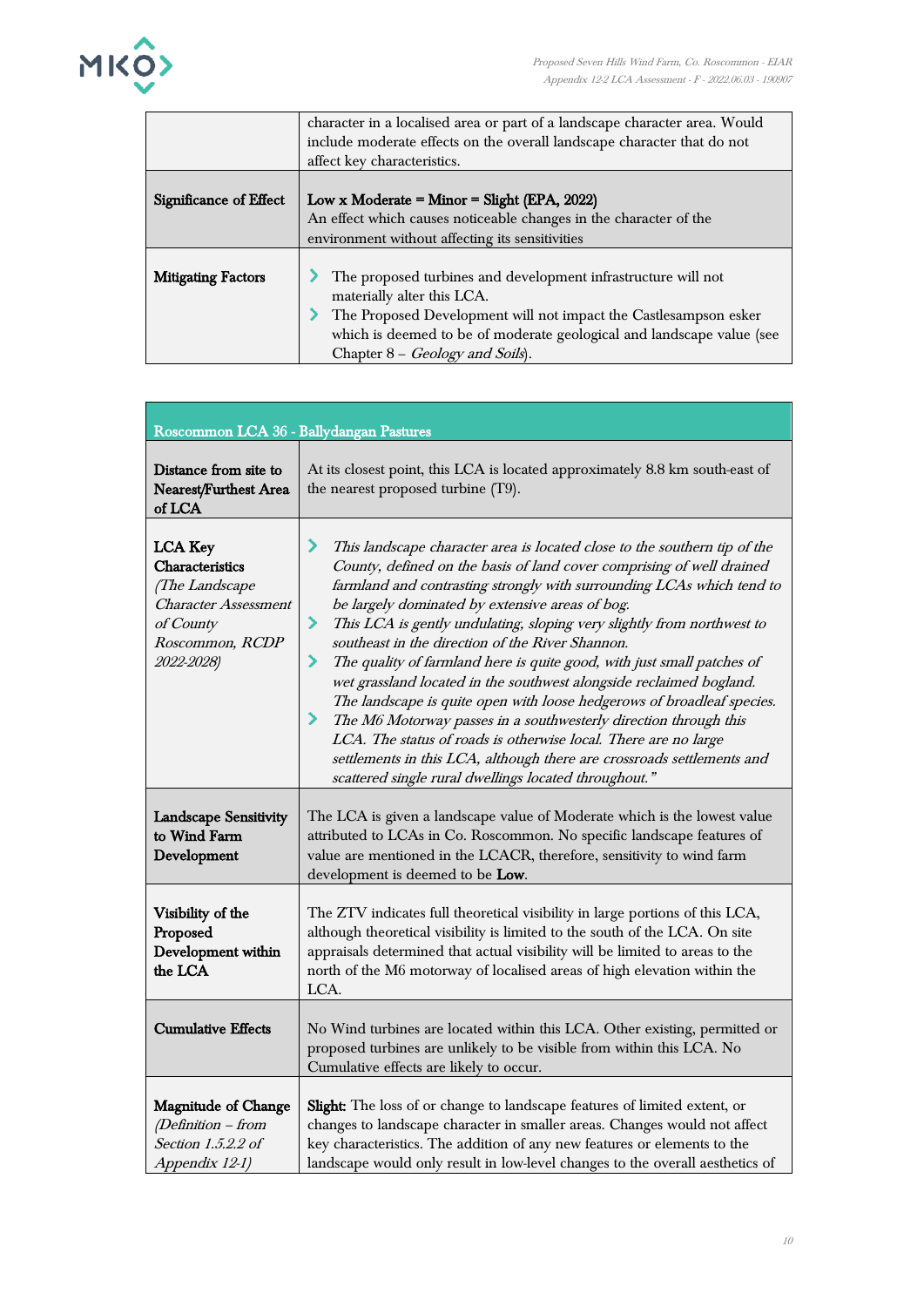

|                           | the landscapes. Changes to the landscape are more evident at a local level                  |
|---------------------------|---------------------------------------------------------------------------------------------|
|                           | and not over a wide geographical area.                                                      |
| Significance of Effect    | Low x Slight = Minor/Negligible = Not Significant (EPA, 2022)                               |
|                           | An effect which causes noticeable changes in the character of the                           |
|                           | environment but without significant consequences.                                           |
| <b>Mitigating Factors</b> | The proposed turbines and development infrastructure will not<br>materially alter this LCA. |
|                           | Any aesthetic or perceptual effects on landscape character are                              |
|                           | significantly mitigated by distance from the Proposed Development.                          |

## 1.2 **County Galway**

| Galway LCA 1 - North East Galway (Balinasloe to Ballymoe)                                                   |                                                                                                                                                                                                                                                                                                                                                                                                                                  |
|-------------------------------------------------------------------------------------------------------------|----------------------------------------------------------------------------------------------------------------------------------------------------------------------------------------------------------------------------------------------------------------------------------------------------------------------------------------------------------------------------------------------------------------------------------|
| Distance from site to<br><b>Nearest/Furthest Area</b><br>of LCA                                             | At its closest point, this LCA is located approximately 3.5 km west of the<br>nearest proposed turbine (T8).                                                                                                                                                                                                                                                                                                                     |
| <b>LCA Key</b><br>Characteristics<br>(GCDP 2015-2021<br>Landscape and<br>Landscape Character<br>Assessment) | ⋗<br>Landscape is flat to undulating open pastoral land bound by field<br>hedgerows, with small scattered coniferous plantations of 1-6 km <sup>2</sup> in size.<br>There are no areas of particular scenic value.<br>⋗<br>≻<br>This area is primarily rural and includes the settlements of Ballinasloe,<br>Mountbellew Bridge, Glennamaddy, Ballymoe and Dumore.                                                               |
| <b>Landscape Sensitivity</b><br>to Wind Farm<br>Development                                                 | In general, this LCA is designated as a landscape is of Low Value (Class 1)<br>and Low Sensitivity (Class 1). There are areas designated as Medium (Class<br>3) and Moderate (Class 2) sensitivity surrounding the River Suck to the east<br>of the LCA and in close proximity to the Proposed Development. In<br>consideration of these designations, landscape sensitivity to wind farm<br>development is deemed to be Medium. |
| Visibility of the<br>Proposed<br>Development within<br>the LCA                                              | The ZTV indicates full theoretical visibility in large portions of this LCA in<br>close proximity to the site. Theoretical visibility is limited to west and north-<br>west of the LCA. On site appraisals determined that actual visibility will be<br>quite likely from elevated landform approximately 5km West of the River<br>Suck.<br>Photomontage viewpoint 17 is located within this LCA.                                |
| <b>Cumulative Effects</b>                                                                                   | No Wind turbines are located within areas of this LCA located in the LVIA<br>Study Area. Other existing, permitted or proposed turbines may be visible<br>from within this LCA, but at such great distances, cumulative effects upon<br>landscape character are not significant.                                                                                                                                                 |
| <b>Magnitude of Change</b><br>$(Definition - from$<br>Section 1.5.2.2 of<br>Appendix 12-1)                  | Slight: The loss of or change to landscape features of limited extent, or<br>changes to landscape character in smaller areas. Changes would not affect<br>key characteristics. The addition of any new features or elements to the<br>landscape would only result in low-level changes to the overall aesthetics of                                                                                                              |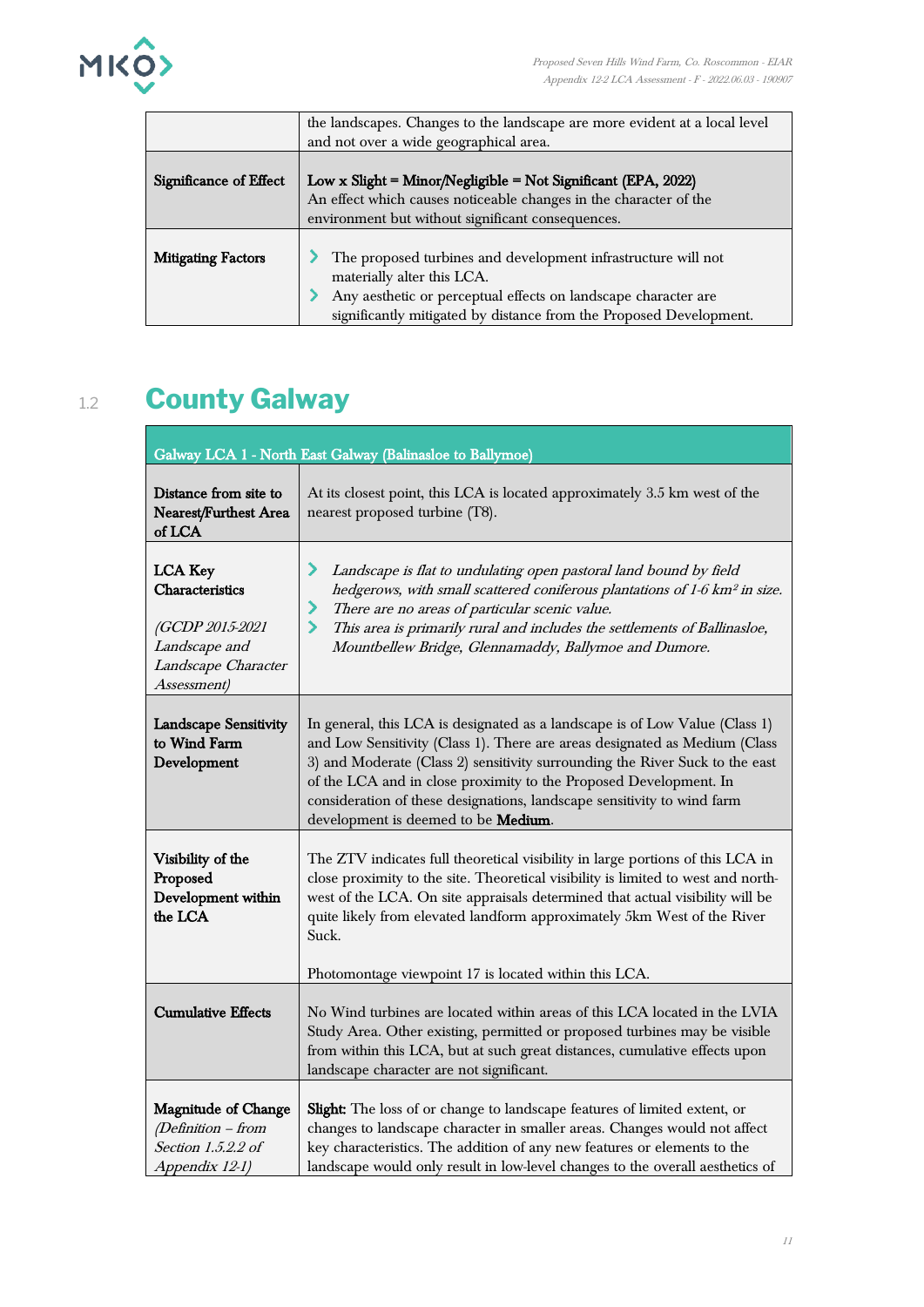

ľ

|                           | the landscapes. Changes to the landscape are more evident at a local level |
|---------------------------|----------------------------------------------------------------------------|
|                           | and not over a wide geographical area.                                     |
|                           |                                                                            |
| Significance of Effect    | Medium $x$ Slight = Minor = Slight (EPA, 2022)                             |
|                           | An effect which causes noticeable changes in the character of the          |
|                           | environment without affecting its sensitivities                            |
|                           |                                                                            |
| <b>Mitigating Factors</b> | The proposed turbines and development infrastructure will not              |
|                           | materially alter this LCA.                                                 |
|                           | Actual visibility from sensitive landscape receptors such as areas         |
|                           | surrounding the River Suck and the flat boglands to the east of the LCA    |
|                           | is likely to be very limited.                                              |

| Galway LCA 3 - East central Galway (Athenry, Ballinasloe to Portumna)                                       |                                                                                                                                                                                                                                                                                                                                                                                                                                                                                                 |
|-------------------------------------------------------------------------------------------------------------|-------------------------------------------------------------------------------------------------------------------------------------------------------------------------------------------------------------------------------------------------------------------------------------------------------------------------------------------------------------------------------------------------------------------------------------------------------------------------------------------------|
| Distance from site to<br><b>Nearest/Furthest Area</b><br>of LCA                                             | At its closest point, this LCA is located approximately 10.7 km south-west of<br>the nearest proposed turbine (T9).                                                                                                                                                                                                                                                                                                                                                                             |
| <b>LCA Key</b><br>Characteristics<br>(GCDP 2015-2021<br>Landscape and<br>Landscape Character<br>Assessment) | ⋗<br>"The landscape is flat, coarse grassland, occasional clumps of coniferous<br>forestry between 1-3 km <sup>2</sup> in size, fields defined principally by stone<br>walls.<br>⋗<br>There are no areas of particular scenic value although the stone walls<br>are quite distinct."                                                                                                                                                                                                            |
| <b>Landscape Sensitivity</b><br>to Wind Farm<br>Development                                                 | In general, this LCA is designated as a landscape is of Low Value (Class 1)<br>and Low Sensitivity (Class 1). However, there are areas designated as<br>Medium (Class 3) and Moderate (Class 2) sensitivity surrounding the River<br>Suck to the north of Ballinasloe which are located in the LVIA study Area<br>for assessment of landscape character (to 15km). In consideration of these<br>designations, landscape sensitivity to wind farm development is deemed to<br>be <b>Medium</b> . |
| Visibility of the<br>Proposed<br>Development within<br>the LCA                                              | The ZTV indicates large areas of full theoretical visibility and several large<br>patches of no theoretical visibility, particularly to the south of Ballinasloe. In<br>general, actual visibility is likely to be very limited in this LCA due to<br>screening from localised topography to the north and vegetated nature of<br>the landscape. There is likely to be visibility from localised areas of high<br>elevation.                                                                    |
| <b>Cumulative Effects</b>                                                                                   | No Wind turbines are located within areas of this LCA located in the LVIA<br>Study Area. Other existing, permitted or proposed turbines may be visible<br>from within this LCA, but at such great distances, cumulative effects upon<br>landscape character are not significant.                                                                                                                                                                                                                |
| <b>Magnitude of Change</b><br>(Definition - from<br>Section 1.5.2.2 of<br>Appendix 12-1)                    | Negligible: A change affecting smaller areas of landscape character<br>including the loss of some landscape elements or the addition of features or<br>elements which are either of low value or hardly noticeable.                                                                                                                                                                                                                                                                             |
| Significance of Effect                                                                                      | Medium x Negligible = Minor/Negligible = Not Significant (EPA, 2022)<br>An effect which causes noticeable changes in the character of the<br>environment but without significant consequences.                                                                                                                                                                                                                                                                                                  |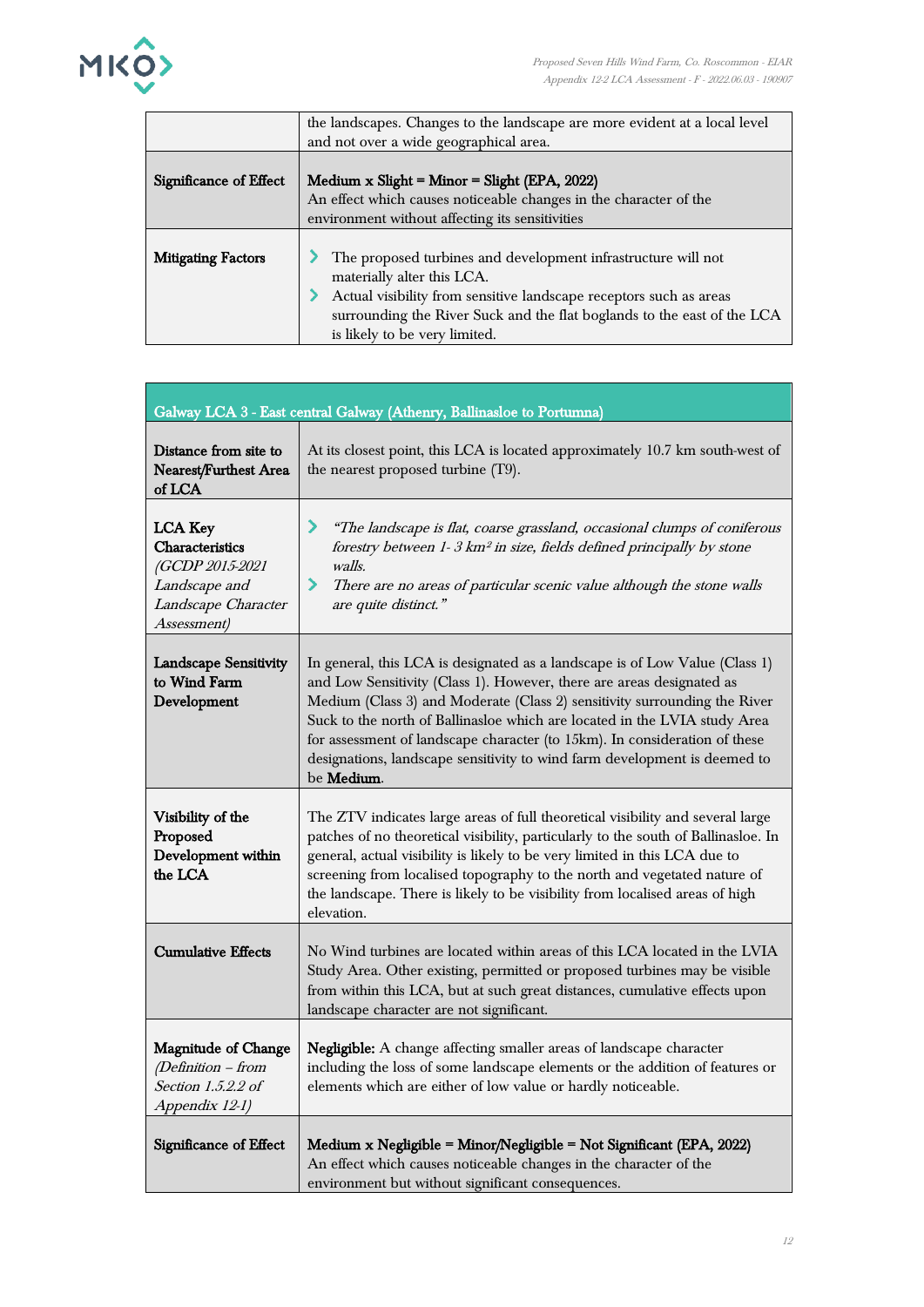

| <b>Mitigating Factors</b> | The proposed turbines and development infrastructure will not                      |
|---------------------------|------------------------------------------------------------------------------------|
|                           | materially alter this LCA.                                                         |
|                           | Actual visibility from sensitive landscape receptors (e.g. River Suck) in          |
|                           | this LCA is likely to be very limited.                                             |
|                           | This is a very large LCA (approx. 1446km <sup>2</sup> ), only a very small portion |
|                           | of this LCA (approx. $44 \text{ km}^2$ , or $3\%$ ) located within 15km of the     |
|                           | Proposed Development has theoretical visibility of the proposed                    |
|                           | turbines.                                                                          |

## 1.3 **County Westmeath**

| Westmeath LCA 6 - Lough Ree/Shannon Corridor                                                                     |                                                                                                                                                                                                                                                                                                                                                                                                                                                                                                                                                                                                                                                                                                                                                                                                                                                                                                                                                                                                                                 |
|------------------------------------------------------------------------------------------------------------------|---------------------------------------------------------------------------------------------------------------------------------------------------------------------------------------------------------------------------------------------------------------------------------------------------------------------------------------------------------------------------------------------------------------------------------------------------------------------------------------------------------------------------------------------------------------------------------------------------------------------------------------------------------------------------------------------------------------------------------------------------------------------------------------------------------------------------------------------------------------------------------------------------------------------------------------------------------------------------------------------------------------------------------|
| Distance from site to<br><b>Nearest/Furthest Area</b><br>of LCA                                                  | At its closest point, this LCA is located approximately 10.7 km east of the<br>nearest proposed turbine (T20).                                                                                                                                                                                                                                                                                                                                                                                                                                                                                                                                                                                                                                                                                                                                                                                                                                                                                                                  |
| <b>LCA Key</b><br>Characteristics<br>(Chapter 13 of the<br><b>Westmeath County</b><br>Development Plan,<br>2021) | ⋗<br>This area includes Lough Ree, the Shannon corridor both north and<br>south of Athlone and villages of Ballykeeran, Glasson and Tubberclare<br>are also included.<br>Areas of pastureland are scattered throughout the remainder of the area<br>⋗<br>along with small patches of inland marshes, coniferous forestry and<br>other agricultural uses.<br>⋗<br>A significant area of intact bog remains to the southeast of Athlone and<br>worked out peatland areas are located to the north and south of the<br>Character Area, adjacent to the callows and Lough Ree.<br>The area has significant conservation status, as SPA, SAC and NHA are<br>⋗<br>all present therein.<br>⋗<br>The Shannon and Lough Ree are important in terms of their<br>recreational and amenity value, as well as their natural heritage<br>importance, thus the quality of these assets must be protected.<br>As development pressure increases around the lakeshore and<br>⋗<br>floodplain, the risk of landscape deterioration also increases |
| <b>Landscape Sensitivity</b><br>to Wind Farm<br>Development                                                      | Section 13.20 (Chapter 13) of the WCDP describes the County Westmeath<br>Lough Ree High Amenity Area, which is located within a large portion of<br>this LCA. Considering the ecological, recreational and tourism value of this<br>landscape receptor, the sensitivity of this LCA to wind farm development is<br>deemed to be High.                                                                                                                                                                                                                                                                                                                                                                                                                                                                                                                                                                                                                                                                                           |
| Visibility of the<br>Proposed<br>Development within<br>the LCA                                                   | The ZTV indicates large patches of full theoretical visibility as well as large<br>patched of no theoretical visibility. On site appraisals determined that actual<br>visibility will be limited in areas proximate to Athlone and the lower<br>elevations around the eastern shore of Lough Ree. Visibility of the Proposed<br>Development is likely to occur from localised areas of slightly higher<br>elevation where there is an absence of screening such as the OSi viewpoint<br>at Ballykeeran shown in photomontage viewpoint 14.                                                                                                                                                                                                                                                                                                                                                                                                                                                                                      |
| Cumulative<br>Landscape Effects                                                                                  | No Wind turbines are located within this LCA. Other existing, permitted or<br>proposed turbines may be visible from within this LCA, but at such great<br>distances, cumulative effects upon landscape character are not significant.                                                                                                                                                                                                                                                                                                                                                                                                                                                                                                                                                                                                                                                                                                                                                                                           |